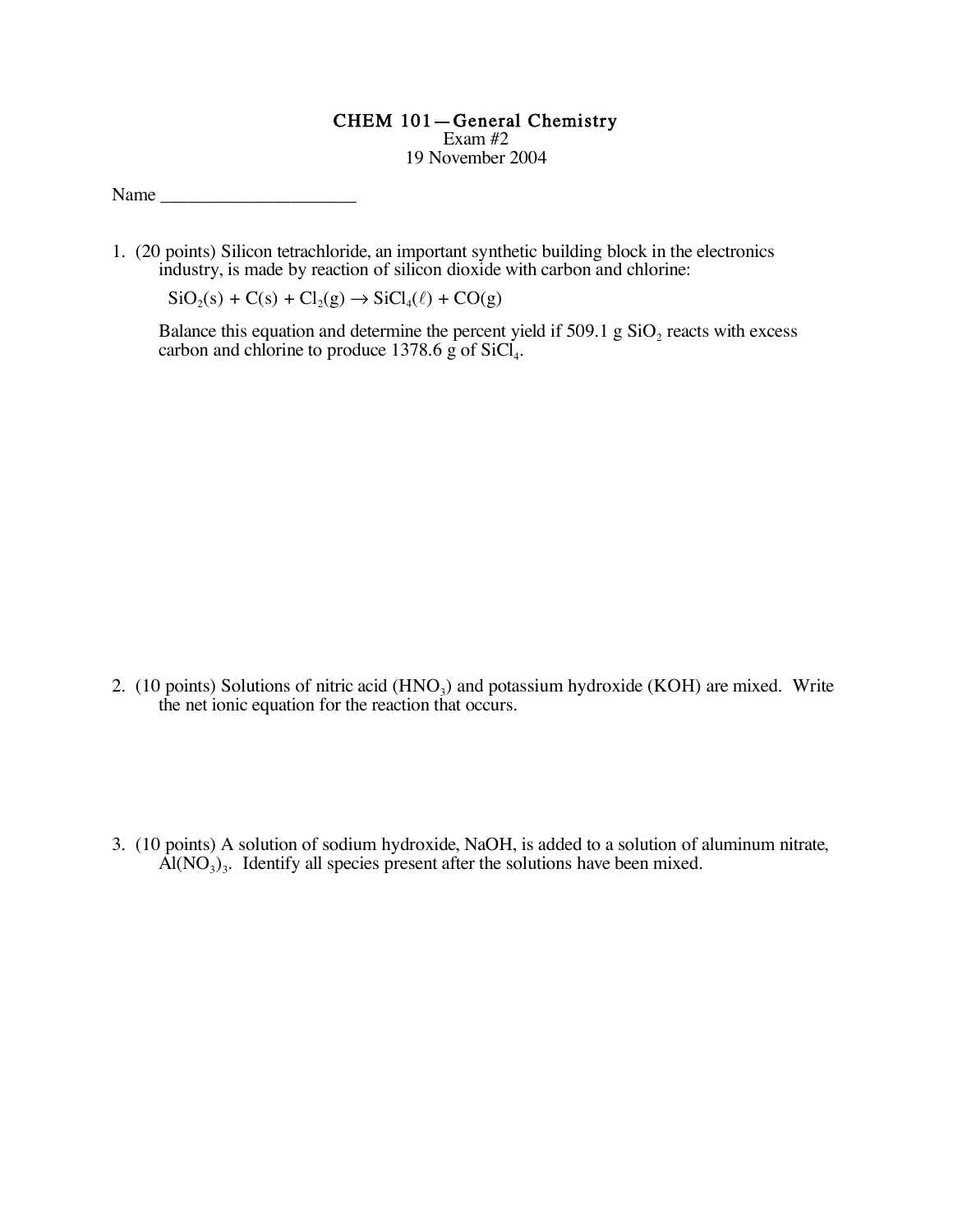4. (20 points) A 50.0 mL solution of  $NH<sub>3</sub>(aq)$  was titrated with 21.87 mL of hydrochloric acid. The concentration of the acid was 0.1092 M. Determine the concentration of the ammonia solution.

5. (20 points) For the following redox reaction, identify:

 $MnO_4$  (aq) + Fe(s) + H<sub>3</sub>O<sup>+</sup>(aq)  $\rightarrow$  Mn<sup>2+</sup>(aq) + Fe<sup>2+</sup>(aq) + H<sub>2</sub>O

- a. the oxidation states of each element in each species
- b. the species being reduced and oxidized
- c. the total number of electrons transferred in the reaction.
- d. Write a balanced chemical equation for the chemical reaction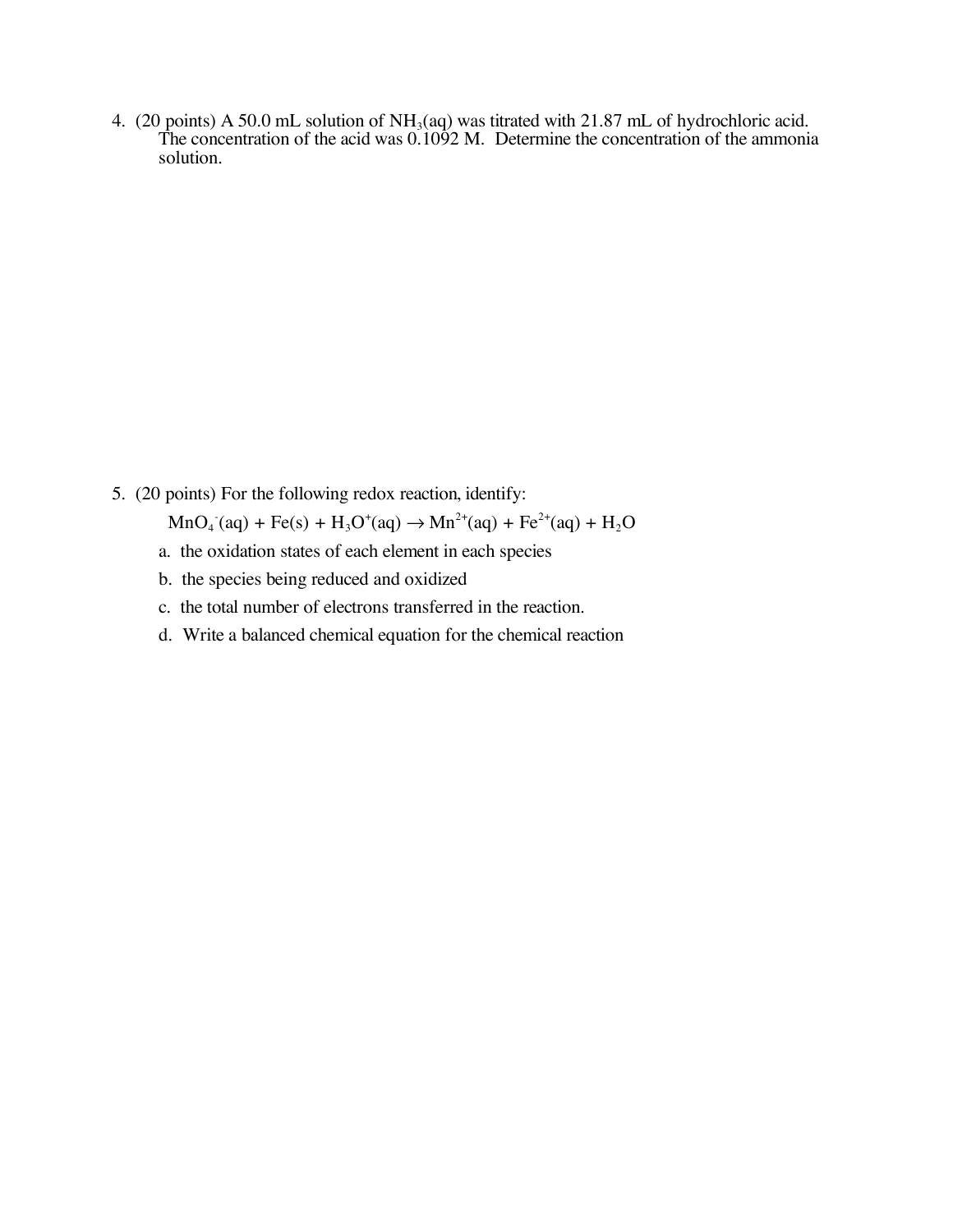6. (10 points) Describe one way in which energy is stored as potential energy in molecules.

7. (20 points) Using the following set of reactions, determine  $H^{\circ}_{f,298}$  for CO<sub>2</sub>(g).

| $2 C(s) + O2(g) \rightarrow 2 CO(g)$               | $H^{\circ}_{rxn,298} = -221.1$ kJ/mol                |
|----------------------------------------------------|------------------------------------------------------|
| $H(g) + CO_2(g) \rightarrow OH(g) + CO(g)$         | $H^{\circ}_{rxn.298} = 104.2$ kJ/mol                 |
| $OH(g) + H(g) \rightarrow H2O(g)$                  | $H^{\circ}_{rxn,298} = -498.7$ kJ/mol                |
| $2 H(g) + \frac{1}{2} O_2(g) \rightarrow H_2 O(g)$ | $H^{\circ}_{\text{rxn},298} = -677.7 \text{ kJ/mol}$ |